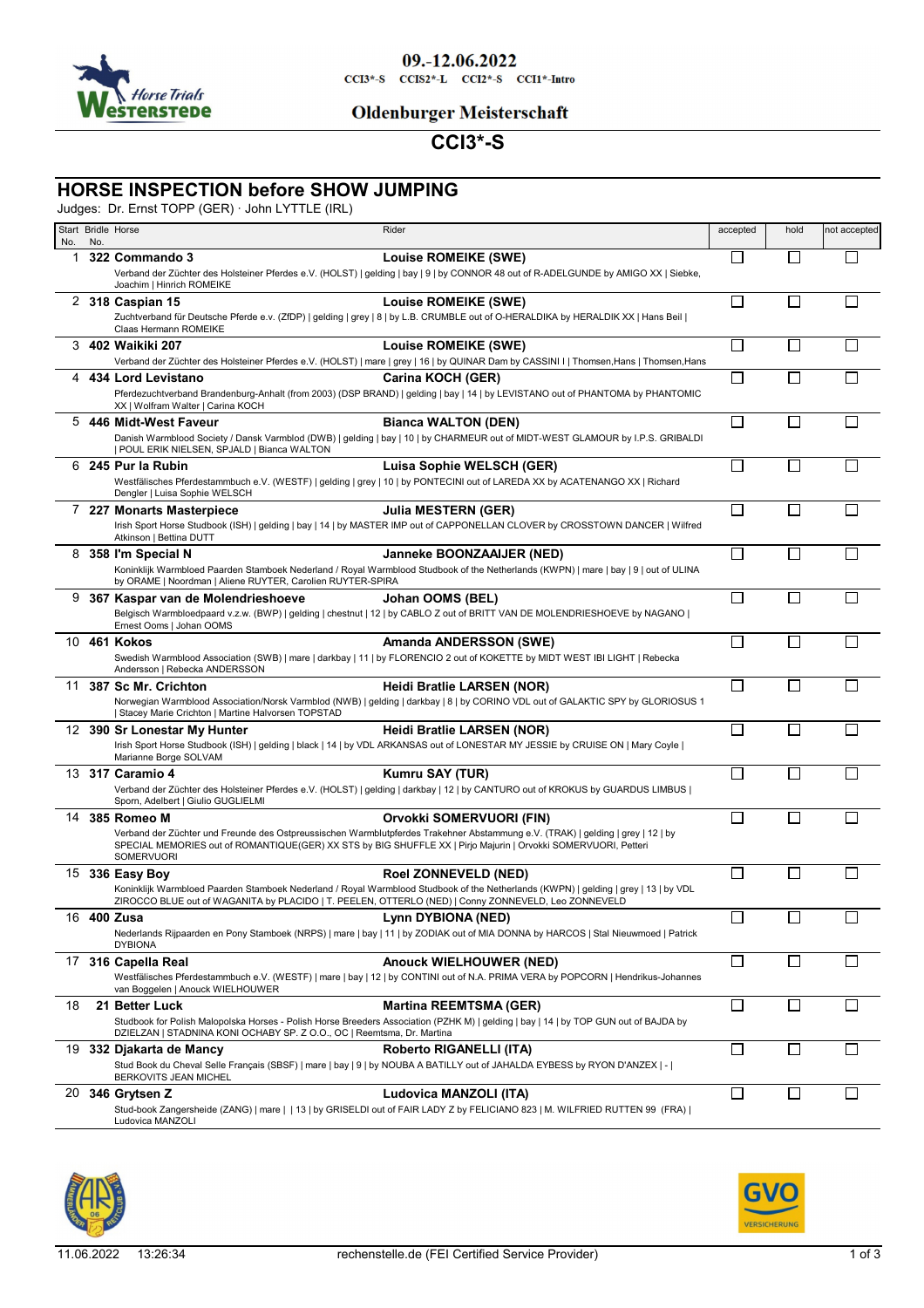

09.-12.06.2022  $CCI3*-S$   $CCI52*-L$   $CCI2*-S$   $CCI1*-Intro$ 

### **Oldenburger Meisterschaft**

# **CCI3\*-S**

## **HORSE INSPECTION before SHOW JUMPING**

Judges: Dr. Ernst TOPP (GER) · John LYTTLE (IRL)

| No. | No. | Start Bridle Horse                                                                                                                                                  | Rider                                                                                                                                                                                                                                                  | accepted     | hold         | not accepted |
|-----|-----|---------------------------------------------------------------------------------------------------------------------------------------------------------------------|--------------------------------------------------------------------------------------------------------------------------------------------------------------------------------------------------------------------------------------------------------|--------------|--------------|--------------|
| 21  |     | 352 Heilige Geest vd Lentamel                                                                                                                                       | <b>Yorick FAASSE (NED)</b>                                                                                                                                                                                                                             | $\mathbf{I}$ |              |              |
|     |     | VAN HUL FILIP   Diny KRIJGER                                                                                                                                        | Belgisch Warmbloedpaard v.z.w. (BWP)   gelding   bay   15   by TOULON out of ULENA VAN HOF TER NAILLEN by VIGO D'ARSOUILLES                                                                                                                            |              |              |              |
|     |     | 22 150 Foxfire 3                                                                                                                                                    | Kai RÜDER (GER)                                                                                                                                                                                                                                        | П            |              |              |
|     |     | Media S.R.O.   Bernhard REEMTSMA                                                                                                                                    | Verband der Züchter des Holsteiner Pferdes e.V. (HOLST)   gelding     10   by FAVORITAS XX out of U-CLINTORDA by CLINTON   Sport A                                                                                                                     |              |              |              |
| 23  |     | <b>14 Baroness III</b>                                                                                                                                              | <b>Juliane BARTH (GER)</b>                                                                                                                                                                                                                             | П            |              |              |
|     |     | Horst   Doritt BARTH, Juliane BARTH                                                                                                                                 | Verband der Züchter des Holsteiner Pferdes e.V. (HOLST)   mare   bay   13   by CONTENDRO I out of NINJA II by LEANDRO   Schneider,                                                                                                                     |              |              |              |
|     |     | 24 432 Canvalencia                                                                                                                                                  | Małgorzata KORYCKA (POL)                                                                                                                                                                                                                               | П            | $\Box$       |              |
|     |     | Verband der Züchter des Oldenburger Pferdes e.V. (OL)   mare   bay   11   by VERDI TN out of CANBERRA by CONTENDER  <br>Schulte-Suedhoff, Antonius   Korycka, Beata |                                                                                                                                                                                                                                                        |              |              |              |
|     |     | 25 421 Callistro                                                                                                                                                    | Sophia STEGMANN (DEN)                                                                                                                                                                                                                                  | П            |              |              |
|     |     | ANITA WICHMANN HOLMSTRÖM, LI   Annette NISSEN                                                                                                                       | Danish Warmblood Society / Dansk Varmblod (DWB)   stallion   grey   15   by CARDENTO 933 out of MAHJONG by MAGO XX   BOO OG                                                                                                                            |              |              |              |
|     |     | 26 370 Laris                                                                                                                                                        | Leon BINARD (BEL)                                                                                                                                                                                                                                      | П            |              |              |
|     |     | by CON SHERRY   Jozsef Csudai   Dimitri BINARD                                                                                                                      | Hungarian Sport Horse Studbook / Magyar Sportlótenyésztok Országos Egyesülete (MSLT)   stallion   bay   9   by LAHNSTEIN out of LADOGA                                                                                                                 |              |              |              |
| 27  |     | 395 Ulotte du Fruitier                                                                                                                                              | <b>Marina CHOUQUET (FRA)</b>                                                                                                                                                                                                                           | Г            |              |              |
|     |     | ALAMARTINE, AVRILLY (FRA)   Marina CHOUQUET                                                                                                                         | Stud Book du Cheval Selle Français (SBSF)   mare     14   by FIDELIO DU DONJON out of NITOUCHE PAS by ULTRA BEAU II   M. HUBERT                                                                                                                        |              |              |              |
| 28  |     | 389 Sibo de Quiesce                                                                                                                                                 | Tom GOEMAN (BEL)                                                                                                                                                                                                                                       | $\Box$       |              |              |
|     |     | JEAN-LUC LAVENU, GREVILLE HAGUE   Goeman Luc/Van De Perre C                                                                                                         | Stud-book Français du cheval Anglo-Arabe   gelding   bay   16   by KING SIZE out of KALINE DE QUIESCE by DAUPHIN DE SAVINIA   M.                                                                                                                       |              |              |              |
|     |     | 29 315 Camiro von Eichmatt                                                                                                                                          | Patrick RÜEGG (SUI)                                                                                                                                                                                                                                    | П            |              |              |
|     |     | Oehen   Peter OEHEN                                                                                                                                                 | Zuchtverband CH-Sportpferde Swiss Warmblood (ZVCH)   stallion   darkbay   13   by CHAMEUR out of COMTESSE by CALANDO I   Peter                                                                                                                         |              |              |              |
|     |     | 30 310 Zilia D                                                                                                                                                      | Nane Nikolaus DEHN (GER)                                                                                                                                                                                                                               | П            |              |              |
|     |     | FRIEDRICH, SCHWESING (GER)   Malte DEHN                                                                                                                             | Verband der Züchter des Holsteiner Pferdes e.V. (HOLST)   mare   grey   15   by CORLAND out of KLEOPATRA I by MYTENS XX   DEHN                                                                                                                         |              |              |              |
| 31  |     | <b>422 Quintus 134</b>                                                                                                                                              | <b>Wiktoria KNAP (POL)</b>                                                                                                                                                                                                                             | П            |              |              |
|     |     | (DSP) by HERALDIK (XX)   Bernhard Pede   Michal Knap                                                                                                                | Pferdezuchtverband Brandenburg-Anhalt (from 2003) (DSP BRAND)   gelding   chestnut   12   by QUATERMAN (BRAND) out of HARMONIE                                                                                                                         |              |              |              |
|     |     | 32 343 Gambler van Hc de Hoeve                                                                                                                                      | <b>Floor VAN GELDEREN (NED)</b>                                                                                                                                                                                                                        | П            |              |              |
|     |     | SPECIAL D out of CHARMANTE MERE by SANDREO   de Groot   Floor VAN GELDEREN, Lef DE RAAD                                                                             | Koninklijk Warmbloed Paarden Stamboek Nederland / Royal Warmblood Studbook of the Netherlands (KWPN)   gelding   black   11   by                                                                                                                       |              |              |              |
|     |     | 33 284 Sir Samson                                                                                                                                                   | Julia WARNER (GER)                                                                                                                                                                                                                                     | П            | П            |              |
|     |     | OLDENBURG   Günther, Steffen & Hochmuth, Jana   Kerstin WARNER                                                                                                      | Pferdezuchtverband Sachsen-Thüringen e.V (from 2005) (DSP SATHÜ)   gelding   bay   12   by SIMONETTI out of MELISSA by SIR                                                                                                                             |              |              |              |
| 34  |     | 195 Karlsson 36                                                                                                                                                     | <b>Paula FATTEICHER (GER)</b>                                                                                                                                                                                                                          | П            |              |              |
|     |     | DRAMATIKER out of KALLWISCHKEN II by ELIMCAL XX   Katja Brune   Gestüt Ganschow/ Inh. F. Mencke                                                                     | Verband der Züchter und Freunde des Ostpreussischen Warmblutpferdes Trakehner Abstammung e.V. (TRAK)   stallion   bay   8   by                                                                                                                         |              |              |              |
|     |     | 35 344 Goliath                                                                                                                                                      | Gert Jan HEINEN (NED)                                                                                                                                                                                                                                  | П            |              |              |
|     |     | TIME TN out of ROZALINDE by JULIUS   H.J. KLEINE, VORDEN (NED)   Gert Jan HEINEN                                                                                    | Koninklijk Warmbloed Paarden Stamboek Nederland / Royal Warmblood Studbook of the Netherlands (KWPN)   stallion     11   by QUALITY                                                                                                                    |              |              |              |
|     |     | 36 320 Castlerichmond SRS                                                                                                                                           | Eugenia RUMI (ITA)<br>Irish Sport Horse Studbook (ISH)   gelding   chestnut   14   by FRENCH BUFFET out of HEFFO NONO DE REVES by HERMES DE REVE                                                                                                       | $\Box$       |              |              |
|     |     | BARRY HEFFERNAN   GALATERI DI GENOLA ALESSIA                                                                                                                        |                                                                                                                                                                                                                                                        |              |              |              |
| 37  |     | 70 Chiquita                                                                                                                                                         | Maj-Jonna ZIEBELL (GER)                                                                                                                                                                                                                                | П            | $\Box$       |              |
|     |     |                                                                                                                                                                     | Studbook for Polish Sport Horses - Polish Horse Breeders Association (PZHK SP)   mare   bay   10   by VANDAMME out of CALLIE Z by<br>CALVIN   -   Andreas BAUMANN, Andreas DIBOWSKI, Cornelia VON BLOH, Franziska SLUYTERMAN VON LANGEWEYDE, Susanne N |              |              |              |
| 38  |     | 135 Esra Bs                                                                                                                                                         | <b>Andreas BRANDT (GER)</b>                                                                                                                                                                                                                            | $\mathsf{L}$ |              |              |
|     |     | BRANDT, Jürgen STUHTMANN                                                                                                                                            | Hannoveraner Verband e.V. (HANN)   mare   bay   10   by EMBASSY I out of FIENCHEN by FEDERWEISSER   Cohrs, Klaus   Andreas                                                                                                                             |              |              |              |
|     |     | 39 305 Very Special                                                                                                                                                 | Brandon SCHÄFER-GEHRAU (GER)                                                                                                                                                                                                                           | $\Box$       |              |              |
|     |     | SCHÄFER-GEHRAU                                                                                                                                                      | Hannoveraner Verband e.V. (HANN)   mare   chestnut   7   by VISCOUNT 22 out of NOVA EH by NOBRE XX   Edel-Heidhues, Ulrike   Dagmar                                                                                                                    |              |              |              |
| 40  |     | <b>429 Carlson 114</b>                                                                                                                                              | <b>Nicoletta MASSMANN (GER)</b>                                                                                                                                                                                                                        | П            | $\mathsf{L}$ |              |
|     |     | Ariane MASSMANN                                                                                                                                                     | Verband der Züchter des Oldenburger Pferdes e.V. (OL)   gelding   bay   12   by CANCARA out of MARA by MYNOS   Sandra Baumeister                                                                                                                       |              |              |              |
|     |     |                                                                                                                                                                     |                                                                                                                                                                                                                                                        |              |              |              |